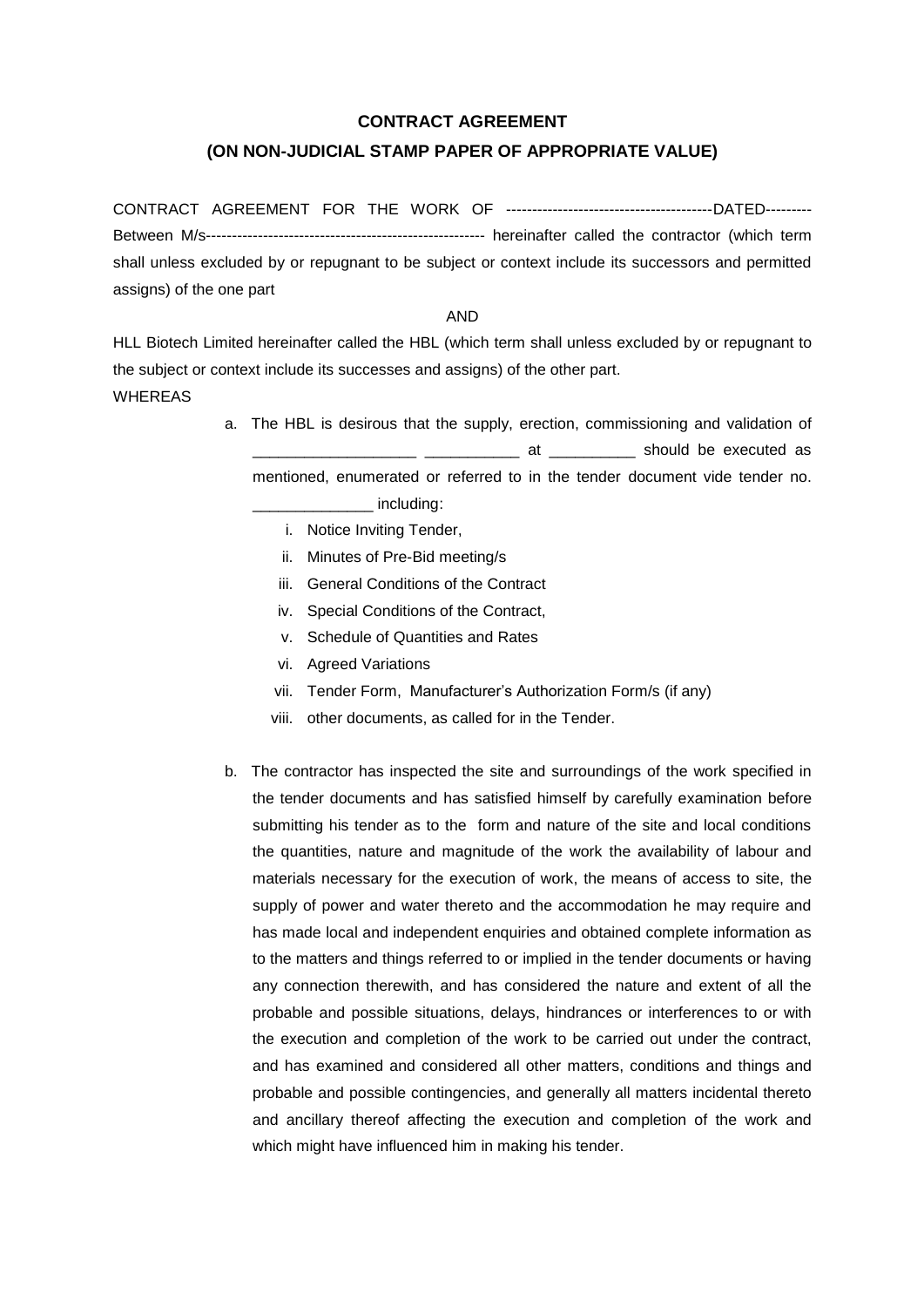## AND WHEREAS

HBL accepted the offer of M/s ----------------------------------------- (Contractor) for the supply, erection, commissioning and validation of ----------------------------------------------- at ---------------and conveyed vide letter No.--------------------------dated --------------at the rates stated in the Bill of quantities for the work and accepted by HBL (hereinafter called the Schedule of Rates) upon the terms and subject to the conditions of the contract.

NOW THIS AGREEMENT WITNESSTH & IT IS HEREBY AGREED AND DECLARED AS FOLLOWS.

- 1. In consideration of the payment to be made to the contract for the work to be executed by him, the contractor hereby covenant with HBL that the contractor shall and will duly provide, execute, complete and maintain the said work and shall do and perform all other acts and things in the contract mentioned or described or which are to be implied and there-from or may be reasonably necessary for the completion of the said works and at the said times and in the manner and subject to the terms and conditions or stipulations mentioned in the contract, AND
- 2. In consideration of the due provisions execution, completion and maintenance of the said work, the HBL does hereby agree with the contractor that HBL will pay to contractor the respective amounts for the work actually done by him and approved by HBL at the Schedule or Rates and such other sum payable to the contractor under provision of the contract, such payment to be made at such time in such manner as prescribed for in the contract.

It is specifically and distinctly understood and agreed between HBL and the contractor that the contractor shall have no right, title or interest in the site made available by HBL for execution of the works or in the building, structures or works executed on the said site by the contractor or in the goods, articles, materials, etc. brought on the said site (unless the same specifically belongs to the contractor) and the contractor shall not have or deemed to have any lien whatsoever charge for unpaid bills will not be entitled to assume or retain possession or control of the site or structures and HBL shall have an absolute and unfettered right to take full possession of site and to remove the contractor, their servants, agents and materials belonging to the contractor and lying on the site.

In Witness whereof the parties hereto have here-into set their respective hands and seals in the day and the year first above written.

Signed and delivered for and on behalf of HBL

Signature and delivered for and on behalf of the contractor